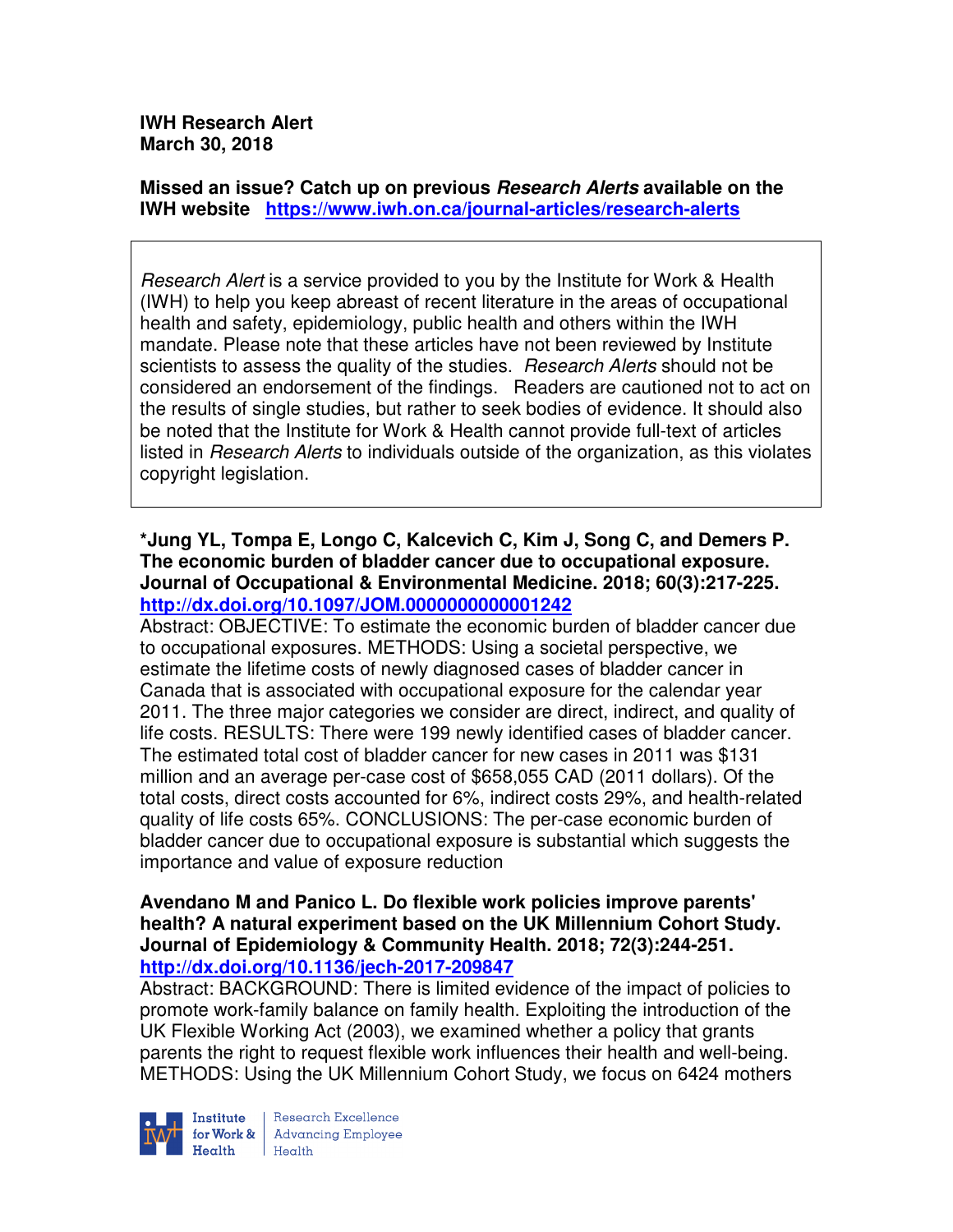employed in 2001-2002, when the cohort child was 9 months old, until their child's seventh birthday. We used a difference-in-differences (DiD) approach to compare changes in outcomes before and after the policy among mothers most likely to benefit and mothers unlikely to benefit from the policy. RESULTS: Flexible working increased in a small group of mothers (n=548) whose employer did not offer work flexibility before the reform (treatment group). By contrast, among mothers whose employer already offered flexible work before the reform (control group, n=5810), there was little change or a slight decline in flexible working. DiD estimates suggest that the policy was associated with an increase in flexible working (37.5 percentage points, 95% CI 32.9 to 41.6), but it had no impact on self-rated health (-1.6 percentage points, 95% CI -4.4 to 1.1), longterm illness (-1.87 percentage points, 95% CI -4.3 to 0.5) or life satisfaction scores (beta=0.04, 95% CI -0.08 to 0.16). CONCLUSION: The Flexible Working Act increased flexible working only among a small group of mothers who had not yet the right to request work flexibility, but it had no impact on their health and well-being. Policies promoting work flexibility may require stronger incentives for both parents and employers

# **Buchbinder R, van Tulder M, Oberg B, Costa LM, Woolf A, Schoene M, and Croft P. Low back pain: a call for action. Lancet. 2018; [Epub ahead of print].**

# **http://dx.doi.org/10.1016/S0140-6736(18)30488-4**

Abstract: Low back pain is the leading worldwide cause of years lost to disability and its burden is growing alongside the increasing and ageing population.(1) Because these population shifts are more rapid in low-income and middleincome countries, where adequate resources to address the problem might not exist, the effects will probably be more extreme in these regions. Most low back pain is unrelated to specific identifiable spinal abnormalities, and our Viewpoint, the third paper in this Lancet Series,(2,3) is a call for action on this global problem of low back pain

#### **Busch H, Bjork Bramberg E, Hagberg J, Bodin L, and Jensen I. The effects of multimodal rehabilitation on pain-related sickness absence: an observational study. Disability and Rehabilitation. 2018; 40(14):1646-1653. http://dx.doi.org/10.1080/09638288.2017.1305456**

Abstract: PURPOSE: The aim of the current study was to examine the effects on sickness absence of multimodal rehabilitation delivered within the framework of a national implementation of evidence based rehabilitation, the rehabilitation guarantee for nonspecific musculoskeletal pain. METHOD: This was an observational matched controlled study of all persons receiving multimodal rehabilitation from the last quarter of 2009 until the end of 2010. The matching was based on age, sex, sickness absence the quarter before intervention start and pain-related diagnosis. The participants were followed by register data for 6 or 12 months. The matched controls received rehabilitation in accordance with treatment-as-usual. RESULTS: Of the participants,  $54\%$  (N = 3636) were on

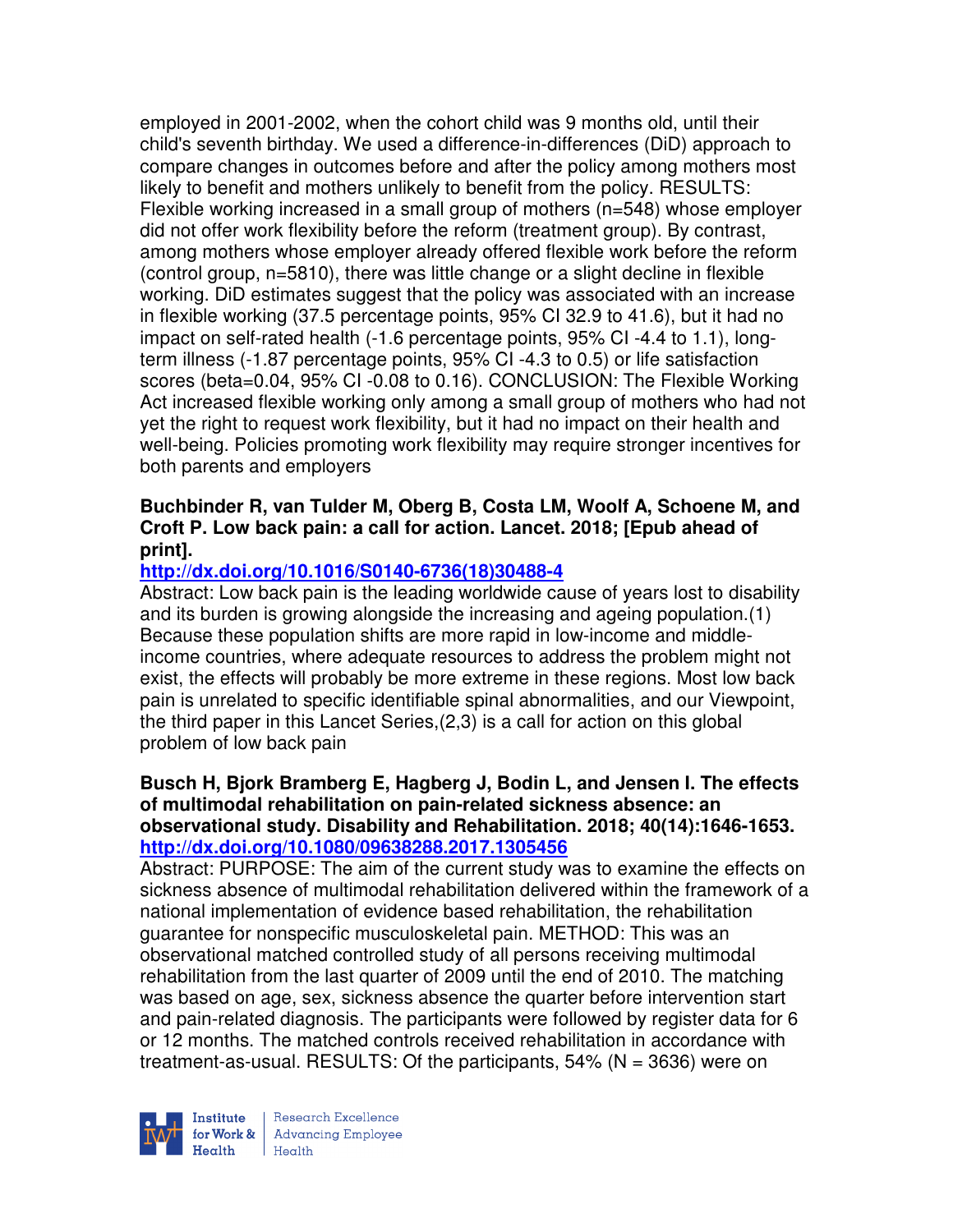registered sickness absence at baseline and the quarter before rehabilitation. The average difference in number of days of sickness absence between the participants who received multimodal rehabilitation and the matched controls was to the advantage of the matched controls, 14.7 days (CI 11.7; 17.7,  $p \ll 0.001$ ) at 6-month follow-up and 9.5 days (CI 6.7; 12.3,  $p \le 0.001$ ) at 12-month followup. A significant difference in newly granted disability pensions was found in favor of the intervention. CONCLUSIONS: When implemented nationwide, multimodal rehabilitation appears not to reduce sickness absence compared to treatment-as-usual. Implications for Rehabilitation A nationwide implementation of multimodal rehabilitation was not effective in reducing sickness absence compared to treatment-as-usual for persons with nonspecific musculoskeletal pain. Multimodal rehabilitation was effective in reducing the risk of future disability pension for persons with nonspecific musculoskeletal pain compared to treatment-as-usual. To be effective in reducing sick leave multimodal rehabilitation must be started within 60 days of sick leave. The evidence for positive effect of multimodal rehabilitation is mainly for sick listed patients. Prevention of sick leave for persons not being on sick leave should not be extrapolated from evidence for multimodal rehabilitation

# **Callander EJ. Youth labour force absence and chronic health conditions in Australia. Occupational Medicine. 2018; 8(2):135-145.**

# **http://dx.doi.org/10.1093/occmed/kqy011**

Abstract: Background: Among older workers, chronic disease is known to be a key reason for early retirement. Aims: To determine whether chronic health conditions act as a barrier to young Australians (aged 15-29) participating in the labour force. Methods: Multiple logistic regression analysis to assess the adjusted odds ratio of people with different chronic health conditions being out of the labour force compared to those with no chronic conditions. Negative binomial regression models to predict the number of years people with different chronic health conditions would remain out of the labour force for. Results: Of the 550000 people aged 15-29 who were not in the labour force, 20% cited ill-health as the reason, reducing Australia's gross domestic product by around \$3.7 billion per annum. When adjusted for age and education attainment, males with mental and behavioural disorders had 5.95 times the odds (95% confidence interval [CI] 3.90-9.08) of being out of the labour force, and females with development/intellectual disorders had 2.90 times the odds (95% CI 1.47-2.51), compared to those with no chronic health conditions. Males and females with development/intellectual disorders who were out of the labour force were estimated to spend an additional 2.7 and 3.5 years out of the labour force over the next 5 years. Conclusions: Prevention of chronic health conditions may help more younger Australians participate in the labour force, reducing the known long-term health and social problems associated with labour force absence

# **Carr E, Fleischmann M, Goldberg M, Kuh D, Murray ET, Stafford M, Stansfeld S, Vahtera J, Xue B, Zaninotto P, Zins M, and Head J.**

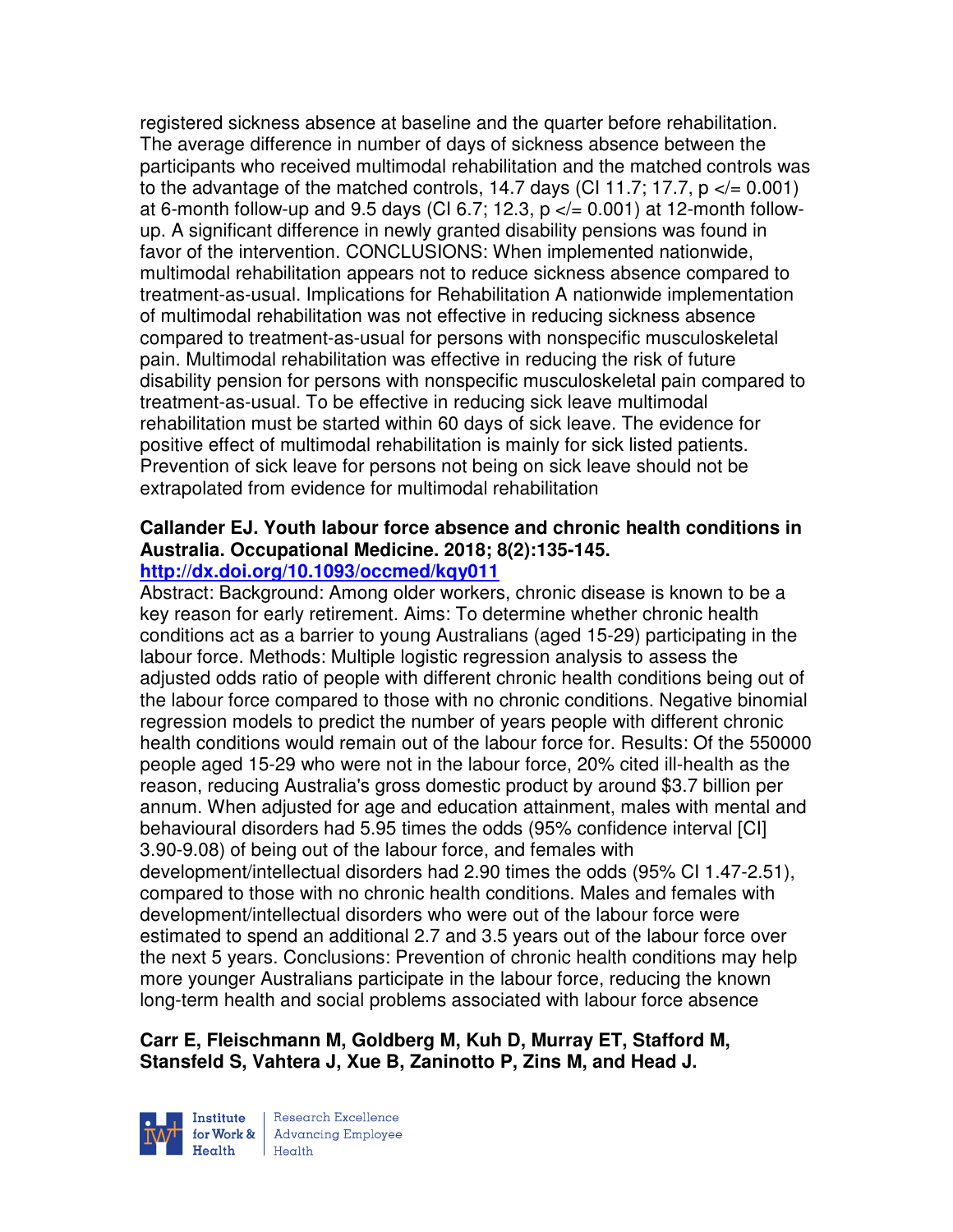#### **Occupational and educational inequalities in exit from employment at older ages: evidence from seven prospective cohorts. Occupational and Environmental Medicine. 2018; [Epub ahead of print].**

**http://dx.doi.org/10.1136/oemed-2017-104619 [open access]** Abstract: OBJECTIVES: Past studies have identified socioeconomic inequalities in the timing and route of labour market exit at older ages. However, few studies have compared these trends cross-nationally and existing evidence focuses on specific institutional outcomes (such as disability pension and sickness absence) in Nordic countries. We examined differences by education level and occupational grade in the risks of work exit and health-related work exit. METHODS: Prospective longitudinal data were drawn from seven studies (n=99 164). Participants were in paid work at least once around age 50. Labour market exit was derived based on reductions in working hours, changes in self-reported employment status or from administrative records. Health-related exit was ascertained by receipt of health-related benefit or pension or from the reported reason for stopping work. Cox regression models were estimated for each study, adjusted for baseline self-rated health and birth cohort. RESULTS: There were 50 003 work exits during follow-up, of which an average of 14% (range 2-32%) were health related. Low level education and low occupational grade were associated with increased risks of health-related exit in most studies. Low level education and occupational grade were also associated with an increased risk of any exit from work, although with less consistency across studies. CONCLUSIONS: Workers with low socioeconomic position have an increased risk of health-related exit from employment. Policies that extend working life may disadvantage such workers disproportionally, especially where institutional support for those exiting due to poor health is minimal

#### **Celeste RK and Fritzell J. Do socioeconomic inequalities in pain, psychological distress and oral health increase or decrease over the life course? Evidence from Sweden over 43 years of follow-up. Journal of Epidemiology & Community Health. 2018; 72(2):160-167. http://dx.doi.org/10.1136/jech-2017-209123 [open access]**

Abstract: BACKGROUND: Inequalities over the life course may increase due to accumulation of disadvantage or may decrease because ageing can work as a leveller. We report how absolute and relative socioeconomic inequalities in musculoskeletal pain, oral health and psychological distress evolve with ageing. METHODS: Data were combined from two nationally representative Swedish panel studies: the Swedish Level-of-Living Survey and the Swedish Panel Study of Living Conditions of the Oldest Old. Individuals were followed up to 43 years in six waves (1968, 1974, 1981, 1991/1992, 2000/2002, 2010/2011) from five cohorts: 1906-1915 (n=899), 1925-1934 (n=906), 1944-1953 (n=1154), 1957- 1966 (n=923) and 1970-1981 (n=1199). The participants were 15-62 years at baseline. Three self-reported outcomes were measured as dichotomous variables: teeth not in good conditions, psychological distress and musculoskeletal pain. The fixed-income groups were: (A) never poor and (B)

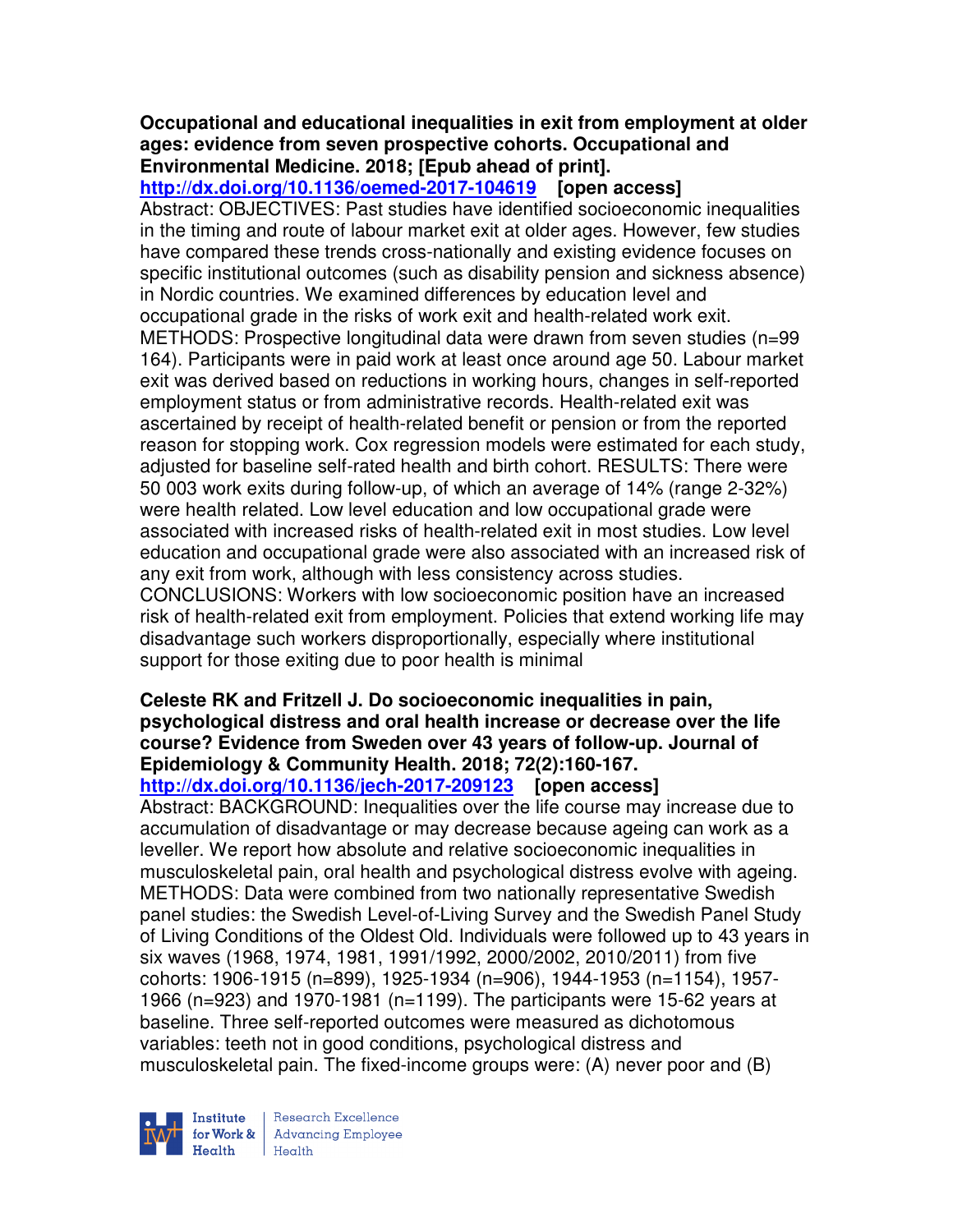poor at least once in life. The relationship between ageing and the outcomes was smoothed with locally weighted ordinary least squares, and the relative and absolute gaps were calculated with Poisson regression using generalised estimating equations. RESULTS: All outcomes were associated with ageing, birth cohort, sex and being poor at least once in live. Absolute inequalities increased up to the age of 45-64 years, and then they decreased. Relative inequalities were large already in individuals aged 15-25 years, showing a declining trend over the life course. Selective mortality did not change the results. The socioeconomic gap was larger for current poverty than for being poor at least once in life. CONCLUSION: Inequalities persist into very old age, though they are more salient in midlife for all three outcomes observed

**Gayed A, Milligan-Saville JS, Nicholas J, Bryan BT, LaMontagne AD, Milner A, Madan I, Calvo RA, Christensen H, Mykletun A, Glozier N, and Harvey SB. Effectiveness of training workplace managers to understand and support the mental health needs of employees: a systematic review and meta-analysis. Occupational and Environmental Medicine. 2018; [Epub ahead of print].** 

#### **http://dx.doi.org/10.1136/oemed-2017-104789**

Abstract: Managers are in an influential position to make decisions that can impact on the mental health and well-being of their employees. As a result, there is an increasing trend for organisations to provide managers with training in how to reduce work-based mental health risk factors for their employees. A systematic search of the literature was conducted to identify workplace interventions for managers with an emphasis on the mental health of employees reporting directing to them. A meta-analysis was performed to calculate pooled effect sizes using the random effects model for both manager and employee outcomes. Ten controlled trials were identified as relevant for this review. Outcomes evaluating managers' mental health knowledge (standardised mean difference (SMD)=0.73; 95% CI 0.43 to 1.03; p<0.001), non-stigmatising attitudes towards mental health (SMD=0.36; 95% CI 0.18 to 0.53; p<0.001) and improving behaviour in supporting employees experiencing mental health problems  $(SMD=0.59; 95\% \text{ Cl } 0.14 \text{ to } 1.03; p=0.01)$  were found to have significant pooled effect sizes favouring the intervention. A significant pooled effect was not found for the small number of studies evaluating psychological symptoms in employees (p=0.28). Our meta-analysis indicates that training managers in workplace mental health can improve their knowledge, attitudes and self-reported behaviour in supporting employees experiencing mental health problems. At present, any findings regarding the impact of manager training on levels of psychological distress among employees remain preliminary as only a very limited amount of research evaluating employee outcomes is available. Our review suggests that in order to understand the effectiveness of manager training on employees, an increase in collection of employee level data is required

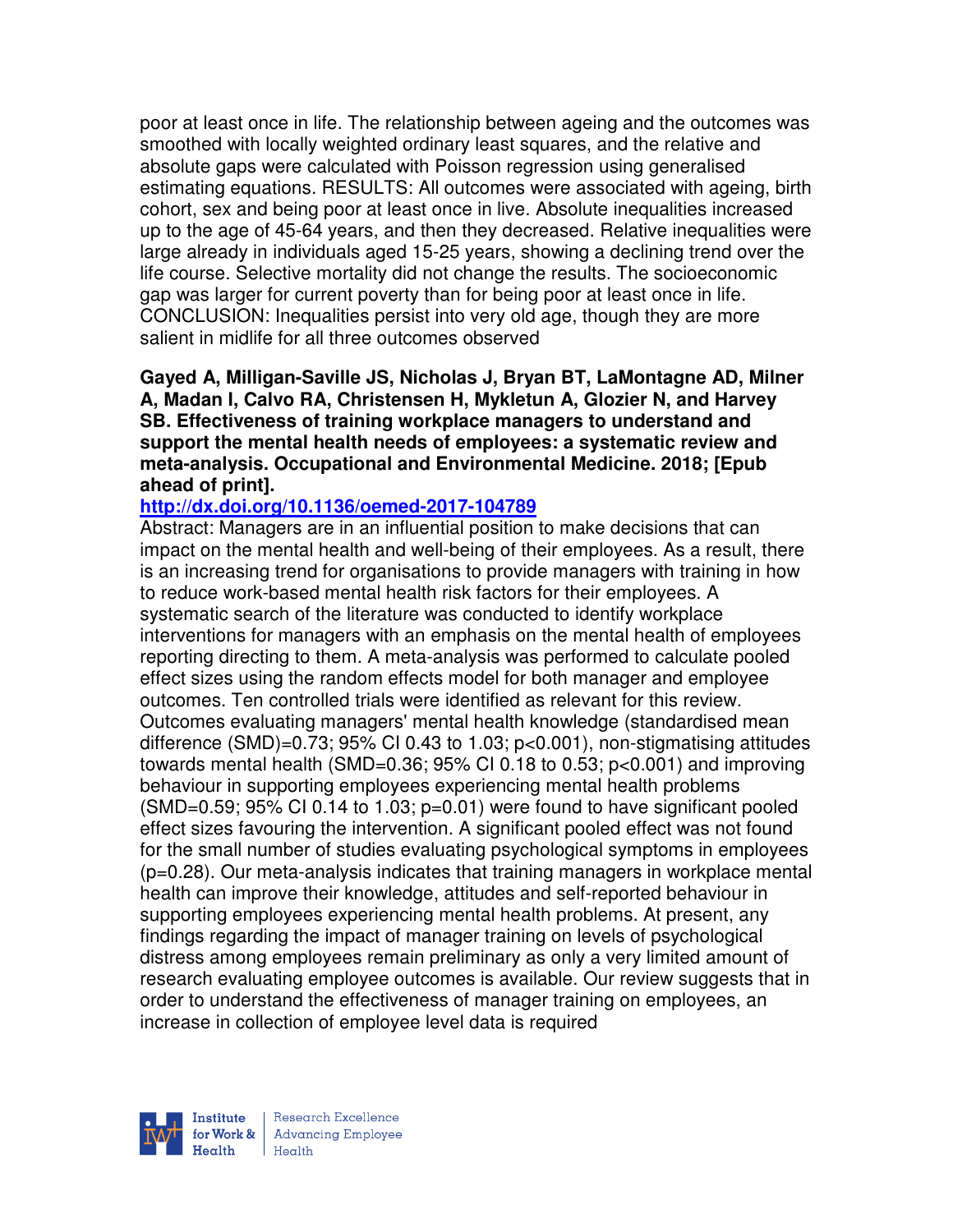## **Lappalainen L, Liira J, Lamminpaa A, and Rokkanen T. Work disability negotiations: supervisors' view of work disability and collaboration with occupational health services. Disability and Rehabilitation. 2018; [Epub ahead of print].**

# **http://dx.doi.org/10.1080/09638288.2018.1455112**

Abstract: PURPOSE: To introduce the Finnish practice of collaboration aiming to enhance work participation, to ask supervisors about its reasons and usefulness, to study supervisors' needs when they face work disability, and to compare the experiences of supervisors whose profiles differ. MATERIALS AND METHODS: An online questionnaire based on the Finnish practice of collaboration between supervisor and occupational health services (OHS) went to supervisors in six public and private organizations. A total of 254 supervisors responded, of whom, 133 (52%) had collaborated in work disability negotiations, representing a wide variety with differing professional profiles. RESULTS: In their role of managing work disability, supervisors appeared to benefit from three factors: an explicit company disability management (DM) policy, supervisors' training in DM, and collaboration with OHS. Reasons for work disability negotiations were long or repeated sick-leaves and reduced work performance. Expectations for occupational health consultations focused on finding vocational solutions and on obtaining information. Supervisors assessed the outcomes of collaboration as both vocational and medical. Supervisors with differing professional profiles prioritized slightly different aspects in collaboration. CONCLUSIONS: Collaboration with OHS is an important option for supervisors to enhance work modifications and the work participation of employees with work disability. Implications for Rehabilitation Work disability negotiation between supervisor, employee, and occupational health services (OHS) is an effective method to enhance work participation. Collaboration with occupational health can advance work modifications and also lead to medical procedures to improve work performance. Supervisor training, companies' explicit disability management policy, and collaboration with OHSs all advance employee's work participation. Collaboration with OHSs may serve as training for supervisors in their responsibility to support work participation

**Liang Q, Leung M, and Cooper C. Focus group study to explore critical factors for managing stress of construction workers. Journal of Construction Engineering and Management. 2018; 144(5):04018023. http://dx.doi.org/10.1061/(ASCE)CO.1943-7862.0001477** 

**Locks F, Gupta N, Hallman D, Birk Jorgensen M, Oliveira AB, and Holtermann A. Association between objectively measured static standing and low back pain: a cross-sectional study among blue-collar workers. Ergonomics. 2018; [Epub ahead of print].** 

#### **http://dx.doi.org/10.1080/00140139.2018.1455900**

Abstract: This study aims to investigate the cross-sectional association between objectively measured total time and temporal patterns of static standing (short

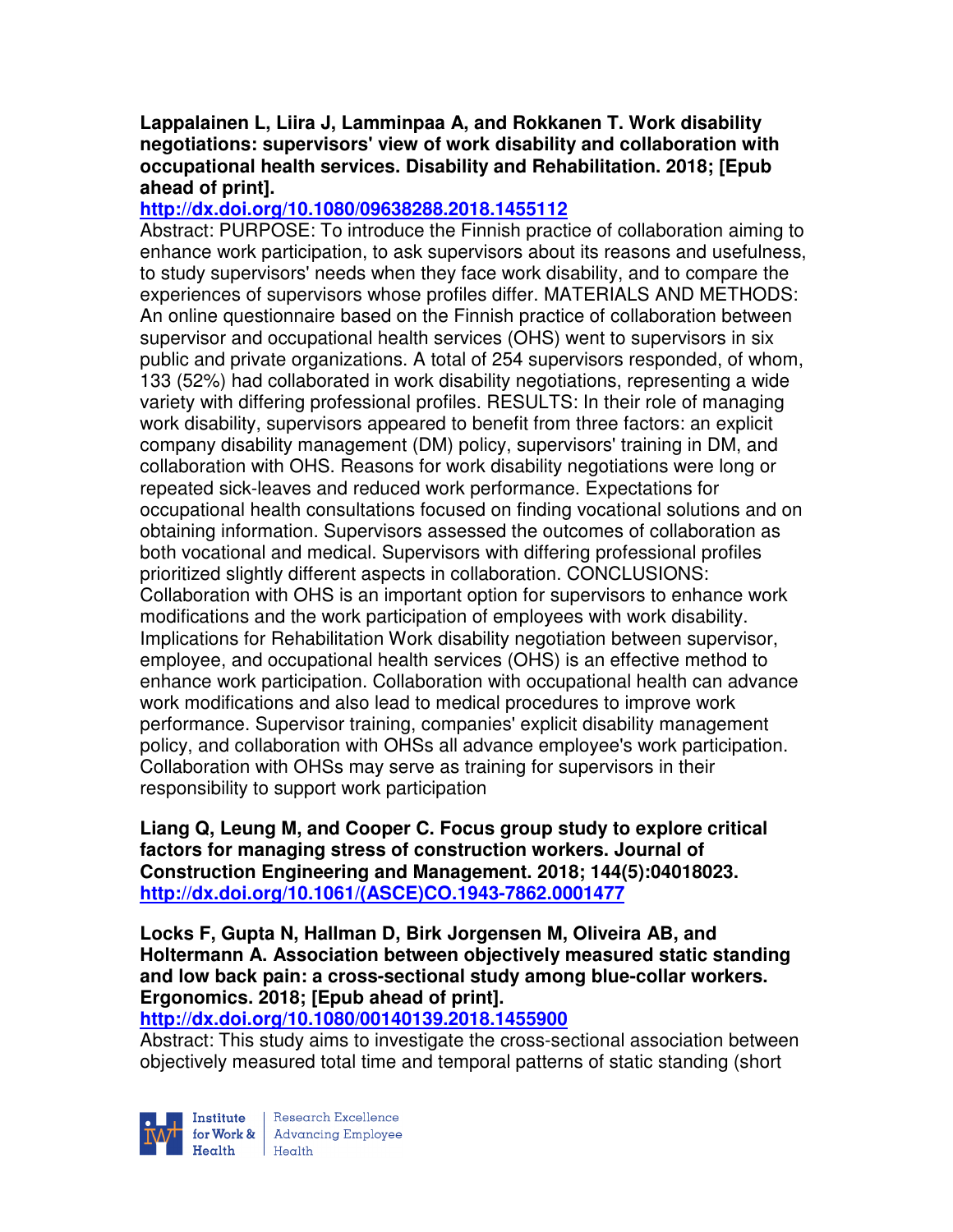bouts: 0-5 min; moderate bouts: >5-10 min; and long bouts: >10 min) during work and leisure and low back pain (LBP) among 698 blue-collar workers. Workers reported LBP on a 0-10 scale. The association between time spent on static standing and LBP was tested with linear regression. A positive association with LBP intensity was found for long bouts of static standing (beta  $= 0.27$ ) during total day (work  $+$  leisure), and total static standing time at leisure (beta  $= 0.12$ ). No significant associations were found for static standing during work and LBP intensity. These findings indicate that particularly long bouts of static standing over the entire day contribute to LBP in blue-collar workers. Practitioner summary The association between LBP and static standing time was investigated. This study indicates that prolonged time standing during total day and standing during leisure are positively associated with LBP among blue-collar workers. Therefore, practitioners should consider long periods of standing as a potential risk factor for LBP

#### **Pekkala J, Rahkonen O, Pietilainen O, Lahelma E, and Blomgren J. Sickness absence due to different musculoskeletal diagnoses by occupational class: a register-based study among 1.2 million Finnish employees. Occupational and Environmental Medicine. 2018; 75(4):296-302. http://dx.doi.org/10.1136/oemed-2017-104571**

Abstract: OBJECTIVES: Those in lower occupational classes have an increased risk of sickness absence due to musculoskeletal diseases (MSDs), but studies examining the associations simultaneously across specified diagnostic groups within MSDs are lacking. We examined occupational class differences in the occurrence and length of long-term sickness absence due to different musculoskeletal diagnoses. METHODS: A 70% random sample of employed Finns aged 25-64 years old at the end of 2013 was linked to data on sickness absence of over 10 working days obtained from The Social Insurance Institution of Finland and occupational class from Statistics Finland. Sickness absences due to MSDs initiated in 2014 were followed until the end of each episode for female (n=675 636) and male (n=604 715) upper non-manuals, lower non-manuals and manual workers. Negative binomial hurdle models were used to analyse the associations. RESULTS: Within the studied MSDs, the most common causes of absence were back disorders, particularly back pain, and shoulder disorders. Osteoarthritis, disc disorders and rheumatoid arthritis induced the longest episodes of absence. Clear hierarchical class differences were found throughout, but the magnitude of the differences varied across the diagnostic causes. The largest class differences in the occurrence were detected in shoulder disorders and back pain. The class differences in length were greatest in rheumatoid arthritis, disc disorders and, among men, also in hip osteoarthritis. CONCLUSIONS: Hierarchical occupational class differences were found across different MSDs, with large differences in back and shoulder disorders. Occupational class and diagnosis should be considered when attempting to reduce sickness absence due to MSDs

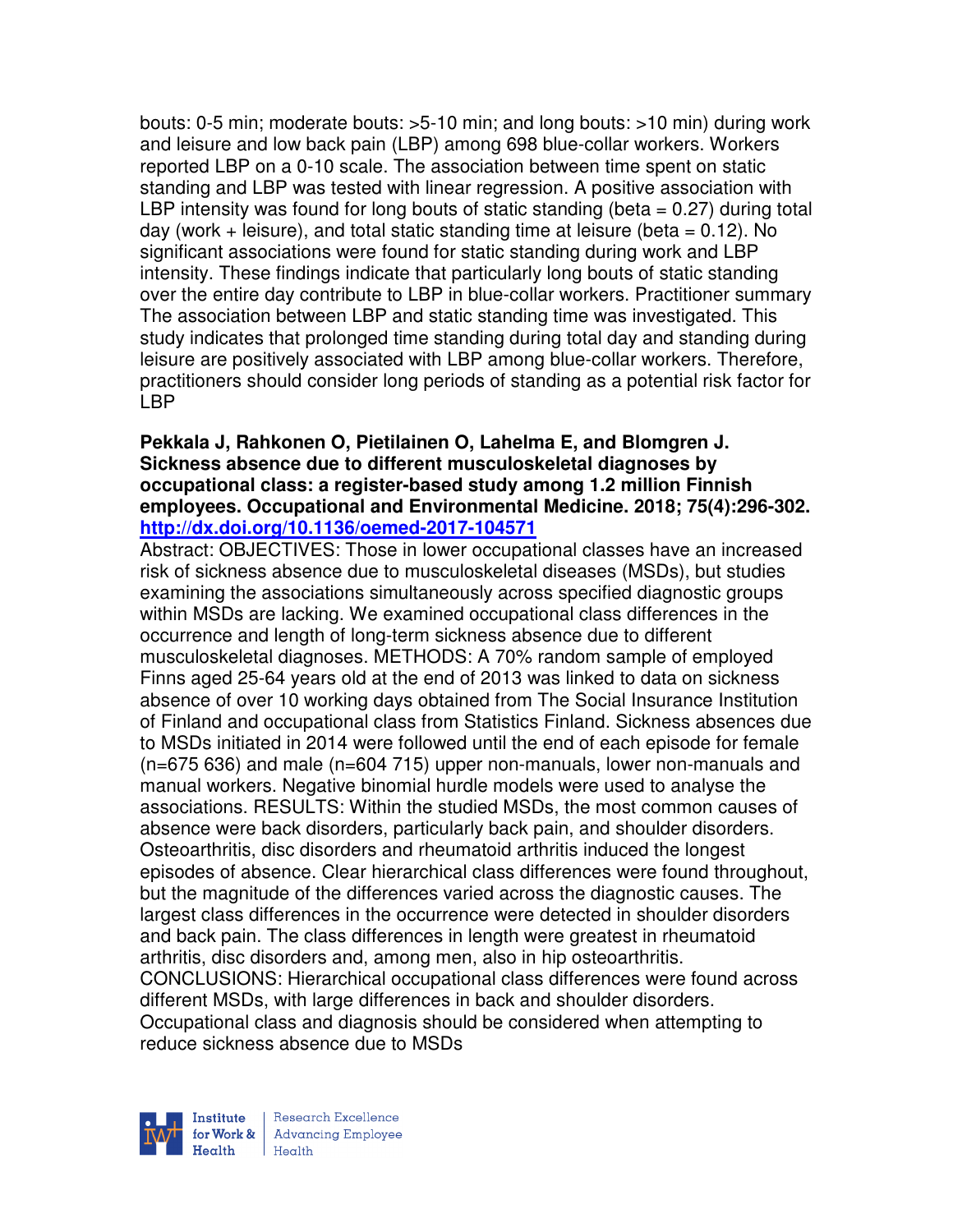# **van Schaaijk A, Nieuwenhuijsen K, Frings-Dresen MHW, and Sluiter JK. Reproducibility of work ability and work functioning instruments. Occupational Medicine. 2018; 68(2):116-119.**

# **http://dx.doi.org/10.1093/occmed/kqy010**

Abstract: Background: Work ability (WA) and work functioning (WF) instruments can be useful in occupational health practice. The reproducibility of both instruments is important to their relevance for daily practice. Clinimetrics concerns the methodological and statistical quality of instruments and their performance in practice. Aims: To assess the reproducibility of WA and WF instruments. Methods: Dutch workers completed a questionnaire containing WA questions and the WF questionnaire twice with a 7-day interval between. The questionnaire included an appraisal of current general, physical and mental/emotional WA (0-10) and the composite WF questionnaire of 49 items (0- 100). We measured reproducibility, reliability and agreement by calculating the intraclass correlation coefficient (ICC), the standard error of measurement (SEM) and the smallest detectable change (SDC). Results: The answers of 104 respondents were available for analysis. General, physical and mental/emotional WA had ICC values of 0.52, 0.69 and 0.56, respectively. For WF, the ICC value was 0.85. For general WA, the SEM was 0.71. For physical and mental/emotional WA, the SEMs were 0.75 and 0.74, respectively. For general, physical and mental/emotional WA, the SDC was 1.98, 2.09 and 2.05 respectively. The SEM of the WF score was 4.78, and the SDC was 13.25. Conclusions: The WA questions showed moderate reliability, while the WF instrument showed good reliability. Occupational health professionals can use the SDCs of the instruments to monitor changes in WA and WF in workers over time

## **Tanaka A, Shipley MJ, Welch CA, Groce NE, Marmot MG, Kivimaki M, Singh-Manoux A, and Brunner EJ. Socioeconomic inequality in recovery from poor physical and mental health in mid-life and early old age: prospective Whitehall II cohort study. Journal of Epidemiology & Community Health. 2018; 72(4):309-313.**

# **http://dx.doi.org/10.1136/jech-2017-209584**

Abstract: BACKGROUND: Few studies have examined the influence of socioeconomic status on recovery from poor physical and mental health. METHODS: Prospective study with four consecutive periods of follow-up (1991- 2011) of 7564 civil servants (2228 women) recruited while working in London. Health was measured by the Short-Form 36 questionnaire physical and mental component scores assessed at beginning and end of each of four rounds. Poor health was defined by a score in the lowest 20% of the age-sex-specific distribution. Recovery was defined as changing from a low score at the beginning to a normal score at the end of the round. The analysis took account of retirement status, health behaviours, body mass index and prevalent chronic disease. RESULTS: Of 24 001 person-observations in the age range 39-83, a total of 8105 identified poor physical or mental health. Lower grade of